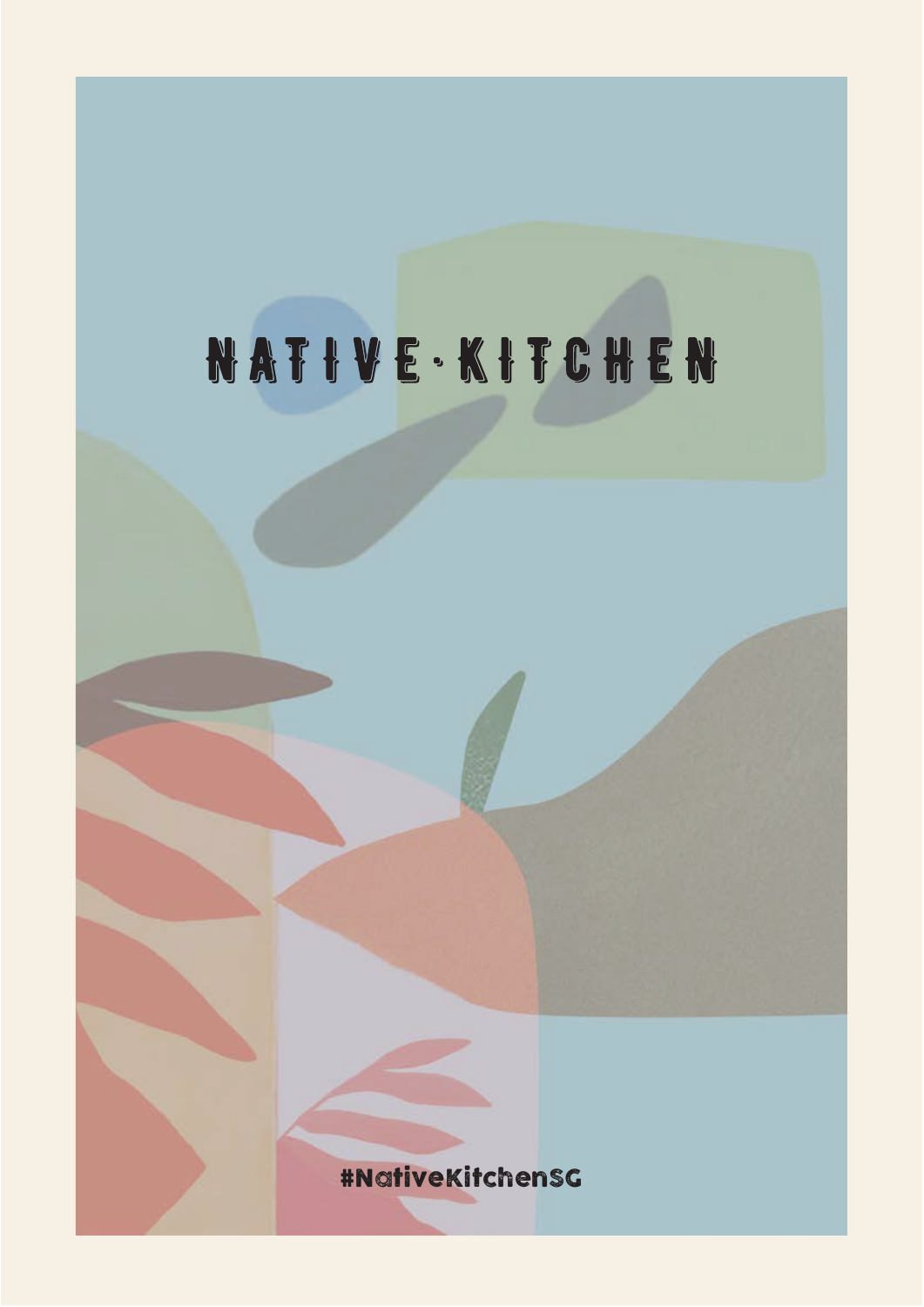*At Native Kitchen, we believe that food can take us on a journey, from the lush tropics to the depths of the ocean.*

*Our island-inspired menu will let you experience culture, nature, and create many happy memories together.*

*Let's eat!*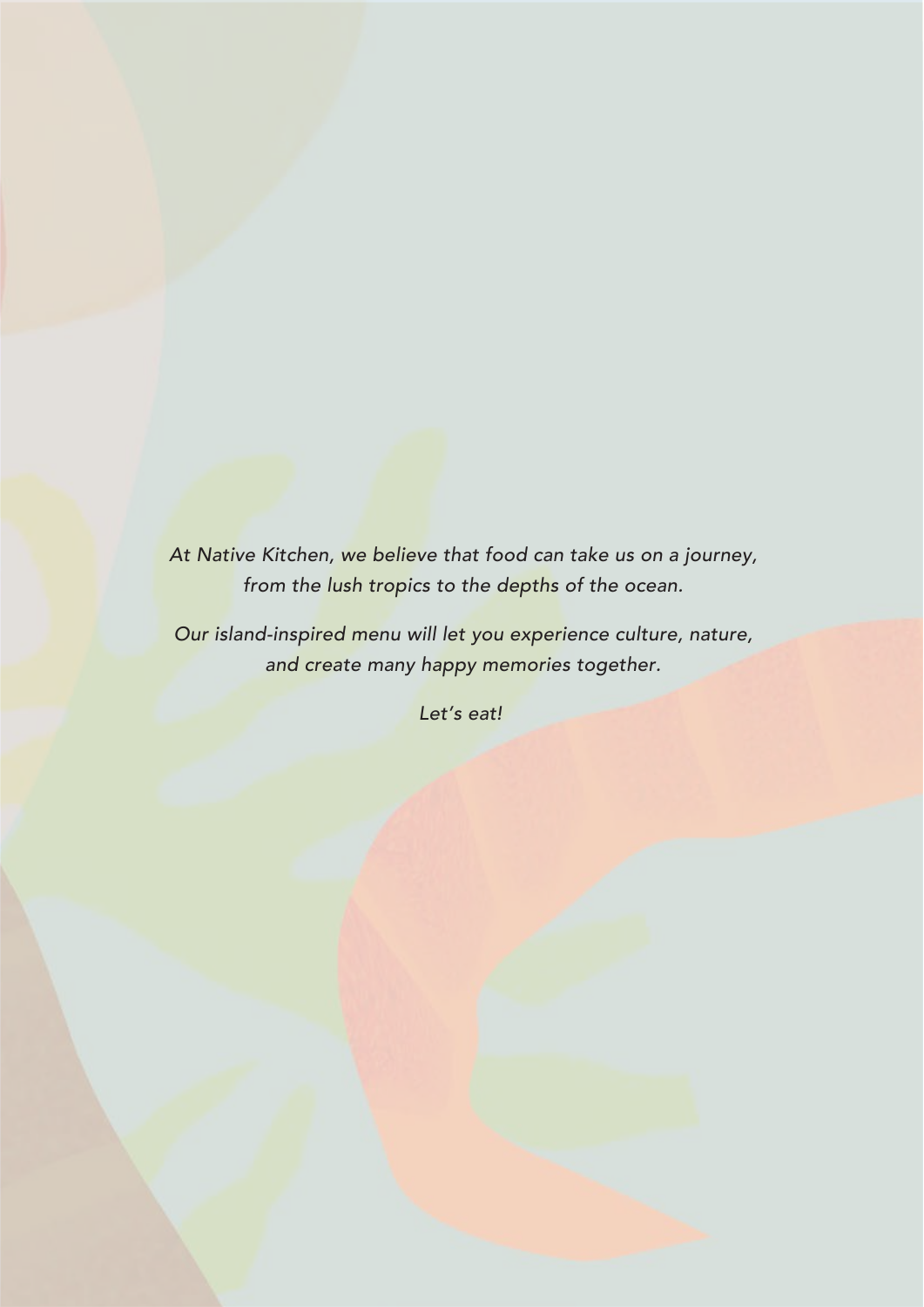#### APPETIZERS

| <b>T</b> Watermelon & Feta Salad (GF)<br><b>V</b><br>watermelon, feta cheese, red onion,<br>cherry tomato, cucumber, lime sorbet,<br>chia seed | 14 |
|------------------------------------------------------------------------------------------------------------------------------------------------|----|
| Octopus & Mango Salad (GF)<br>grilled octopus, diced mango, arugula,<br>spicy thai dressing, cherry tomato                                     | 22 |
| <b>Fried Calamari</b><br>lightly battered squid rings, lime aioli                                                                              | 18 |
| <b>Sticky Island Wings</b><br>Maldivian styled fried chicken wings,<br>spicy sticky glaze                                                      | 16 |
| <b>T</b> Jumbo Satay Skewers (N)<br>chicken, homemade peanut sauce,<br>cucumber, red onion, rice cake                                          | 16 |

#### COMFORT FOOD

 $\overline{1}$ 

| ∱ Big Kahuna Burger  (P)<br>chopped steak, grilled pineapple,<br>thick bacon, monterey jack                                                                         | 28 |
|---------------------------------------------------------------------------------------------------------------------------------------------------------------------|----|
| <b>Fish &amp; Chips</b><br>snapper loin, lime tartar sauce                                                                                                          | 24 |
| Aloha Fish Tacos<br>fried fish, Hawaiian styled salsa, flour tortilla                                                                                               | 22 |
| $\boldsymbol{\mathsf{F}}$ Mojo Pork Cubano Sandwich $(\boldsymbol{\mathsf{P}})$<br>pork mojo, ham, butter, emmental,<br>dill pickle, yellow mustard, baquette bread | 18 |
| <b>PIZZAS</b>                                                                                                                                                       |    |
| $\mathsf{H}$ awaiian $(\mathsf{P})$<br>pineapple, ham & spam,<br>heirloom tomato                                                                                    | 20 |
| Chilli Crab<br>crab meat, signature chilli sauce,<br>mantou, mozzarella, cilantro                                                                                   | 25 |
| <b>Margherita</b>                                                                                                                                                   | 18 |

#### SIDES

| Truffle Fries $\left(\overline{v}\right)$        | 16 |
|--------------------------------------------------|----|
| Thick Cut Fries $\mathbf{\widehat{v}}$           | 12 |
| Grilled Pineapples $(v)$                         | 10 |
| <b>Island Achar</b> $(v)$                        | 10 |
| Grilled Vegetables $(v)$<br>with Coriander Pesto | 15 |

#### KIDS MENU *For age 12 and below*

heirloom tomato, bocconcini, basil

| <b>Spaghetti Bolognese</b>       | 13 |
|----------------------------------|----|
| <b>Chicken Alfredo Spaghetti</b> | 13 |
| <b>Chicken Tender and Fries</b>  | 11 |
| <b>Fish and Chips</b>            | 12 |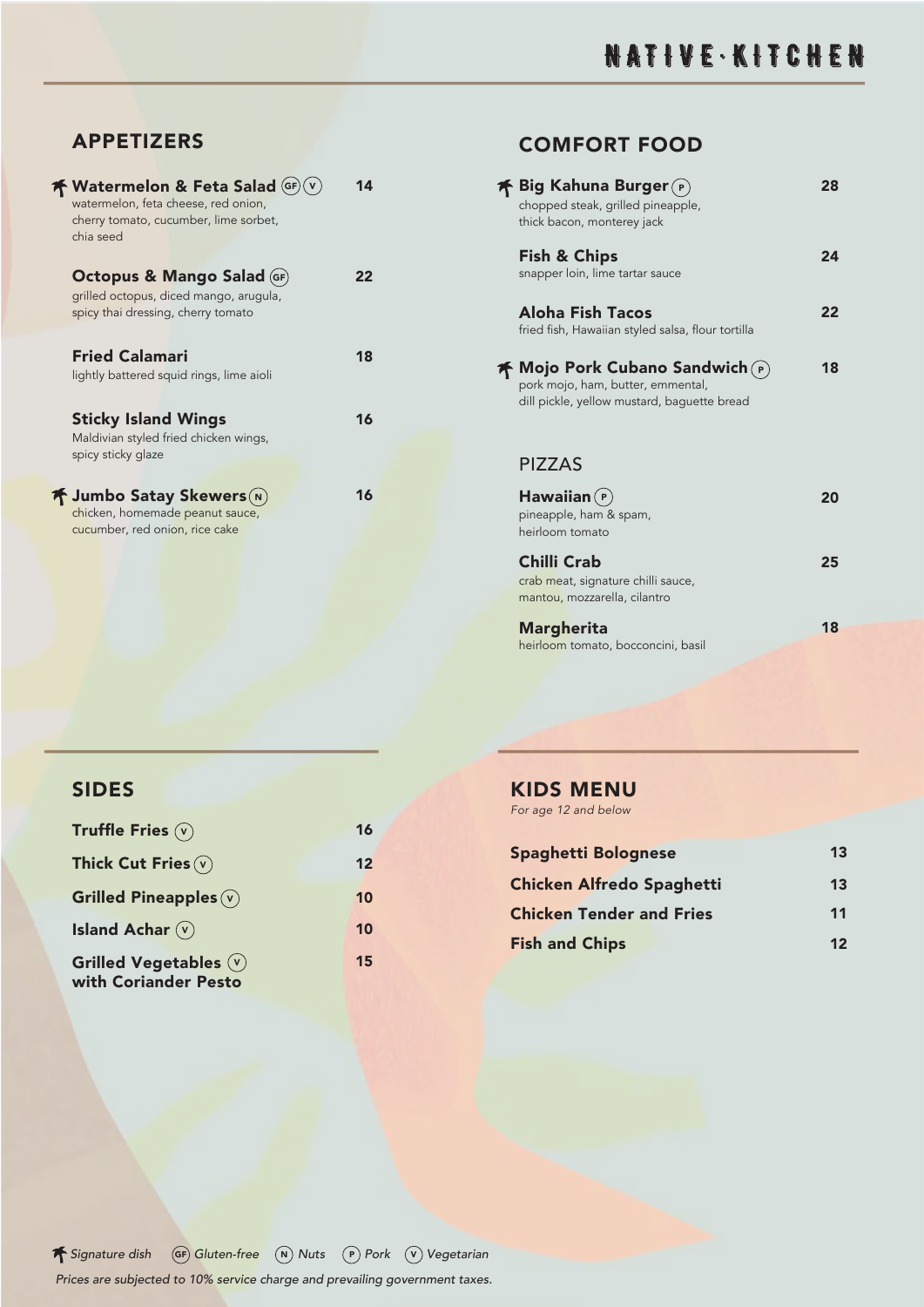FISH/POULTRY

| 齐 Misoyaki Butterfish<br>black cod, baby bak choy, black rice, furikake                                                     |       |
|-----------------------------------------------------------------------------------------------------------------------------|-------|
| 千 Steamed Barramundi (GF)<br>barramundi fillet, yellow squash,<br>purple potato mash, coriander-chilli pesto                | 34    |
| Jamaican Jerk Chicken (Quarter/Half)<br>woodfire grilled marinated chicken,<br>fried green banana, jasmine rice, black bean | 22/30 |
| <b>Maldivian Butter Chicken</b><br>chicken tikka, makhni gravy, cream, spices,<br>jasmine rice or flat bread                | 24    |
| 千 Bebek Goreng<br>Balinese styled deep fried duck leg, kicap manis,<br>sambal, jasmine rice                                 | 25    |

#### RICE/PASTA/NOODLES

| <b>Chilli Crab Linguine</b><br>crab meat, homemade chilli crab sauce, lime                                                                                                                                       | 30 |
|------------------------------------------------------------------------------------------------------------------------------------------------------------------------------------------------------------------|----|
| Singapura Laksa<br>slipper lobster, rice noodle, scallop, tiger prawn,<br>fishcake, quail egg, spicy coconut broth                                                                                               | 28 |
| <b>f Kalbi Short Rib Loco Moco</b><br>short rib, poached egg, jasmine rice,<br>fried shallot, smoked mushroom gravy                                                                                              | 24 |
| <b>Big Poke Bowl</b><br>spicy tuna, wakame, scallion, cucumber, red onion,<br>mango, masago, crispy onion, spicy ponzu                                                                                           | 22 |
| $\boldsymbol{\mathsf{f}}$ Native Kitchen's Nasi Lemak $(\boldsymbol{\mathsf{N}})$<br>Singapore islander coconut rice, anchovies,<br>sambal shrimp, achar, fried chicken thigh,<br>sunny side up, homemade sambal | 20 |
| <b>Hainan Island Chicken Rice</b><br>steamed chicken, pandan flavoured rice, chye sim,<br>chilli sauce, ginger, chicken broth                                                                                    | 24 |

#### GRILL

*Accompanied by a selection from the sides menu*

| 48 |
|----|
| 38 |
| 35 |
| 30 |
|    |
| 26 |
| 40 |
| 42 |
|    |

#### SHARING PLATES

| <b>Appetizer Platter</b><br>sticky wings, jumbo satay skewers,<br>fried calamari             |     |
|----------------------------------------------------------------------------------------------|-----|
| <b>Comfort Food Platter</b><br>kahuna sliders, aloha fish tacos, fish & chips                |     |
| Meat Platter $(N)$ (P)<br>short ribs, striploin steak, jumbo satay skewers,<br>pork shoulder | 118 |

#### DESSERTS

| <b>T</b> Pineapple Upside Down Cake<br>(For sharing)                                   | 22 |
|----------------------------------------------------------------------------------------|----|
| caramelised pineapple, butter cake, vanilla ice cream                                  |    |
| <b>Key Lime Pie</b><br>lime cream, butter biscuit, mascarpone cream                    | 14 |
| <b>Burnt Banana Crumble</b><br>caramalised banana, cinnamon crumble, vanilla ice cream | 13 |
| T Hula Pie (N)<br>vanilla and chocolate ice cream,                                     | 20 |
| crushed macadamia nuts, oreo cookie base,<br>whipped cream, chocolate topping          |    |
| Homemade Ice Cream - By the scoop<br>coconut, chocolate, strawberry, vanilla, banana   |    |
| Homemade Sorbet - By the scoop<br>lime, pineapple, mango                               | 7  |
| <b>Cake of the Day</b>                                                                 | 10 |
| add on single scoop ice cream                                                          | +5 |
| <b>Seasonal Fruits</b>                                                                 | 16 |

**F** *Signature dish* (GF) *Gluten-free* (N) *Nuts* (P) *Pork* (v) *Vegetarian Prices are subjected to 10% service charge and prevailing government taxes.*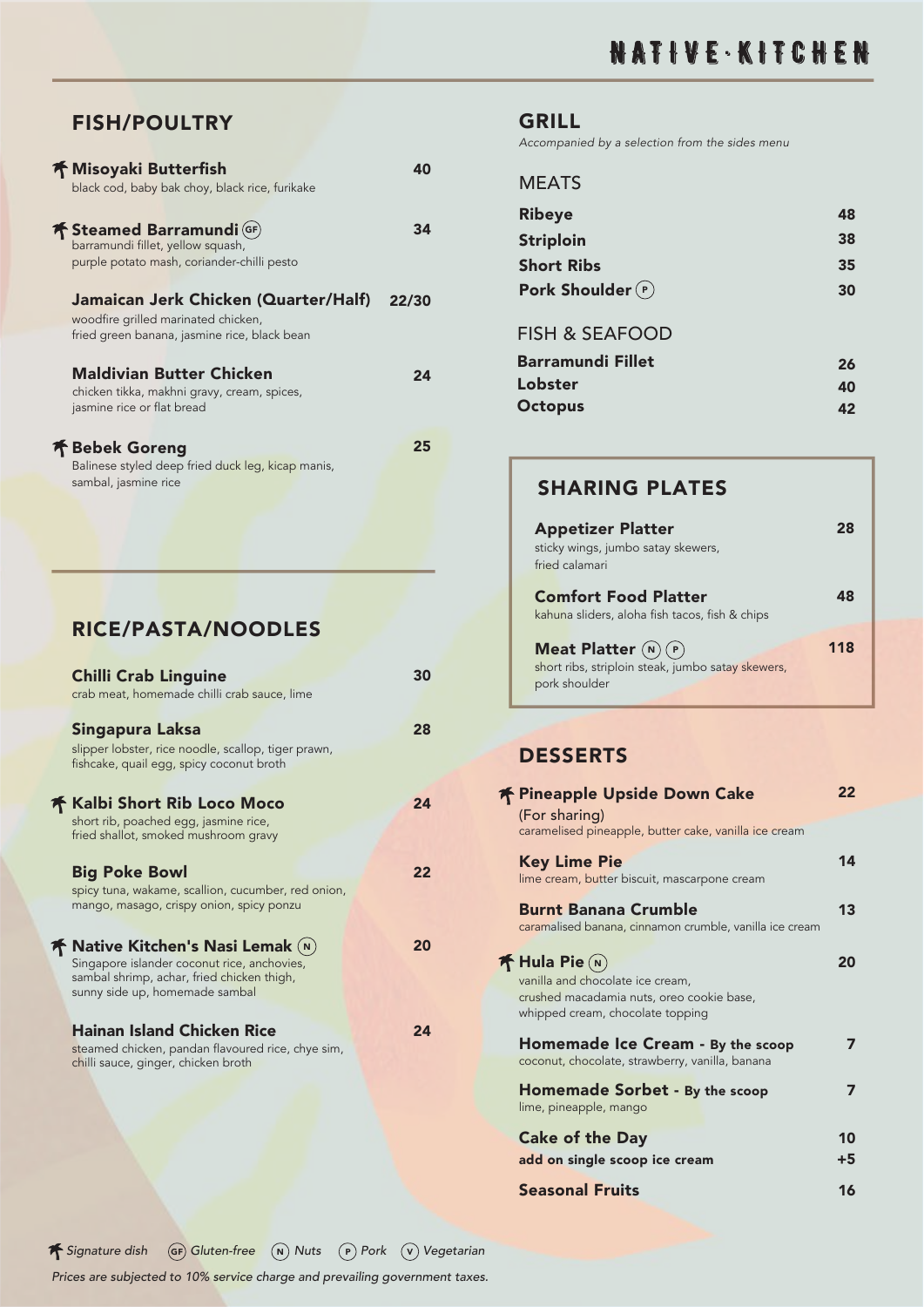## NATIVE · KITCHEN

#### NATIVE REJUVENATORS & SMOOTHIES

#### JUICE REJUVENATORS

| <b>Age Buster</b>                                 | 10 |
|---------------------------------------------------|----|
| orange, pineapple, strawberry                     |    |
| promotes healthy bones and nourishes hair         |    |
|                                                   |    |
| <b>Morning Zing</b>                               | 10 |
| pineapple, orange, ginger                         |    |
| strengthens immunity, aids digestion              |    |
|                                                   |    |
| <b>Revitalizer</b>                                | 10 |
| pear, lime, mint leaves                           |    |
| lowers blood pressure, soothes skin               |    |
|                                                   |    |
| <b>Vitamin Booster</b>                            | 10 |
| apple, beetroot, carrot                           |    |
| detoxifies and heals, rich in vitamins A, B and C |    |

#### **SMOOTHIES**

| Joy<br>banana, mango, soy milk, honey, natural yoghurt                          | 12 |
|---------------------------------------------------------------------------------|----|
| <b>Mango Lassi</b><br>mango, natural yoghurt, fresh milk                        | 12 |
| B&B<br>banana, blueberry, natural yoghurt,<br>vanilla gomme, soy milk           | 12 |
| <b>Berries</b><br>strawberry, raspberry, banana,<br>natural yoghurt, fresh milk | 12 |

| <b>Iced Cucumber Mint Tea</b>   |   |
|---------------------------------|---|
| <b>Earl Grey Lychee Freeze</b>  |   |
| <b>Pineapple Pop</b>            |   |
| <b>Lemongrass Fizz Spritzer</b> | 8 |

#### **COFFEE**

| <b>Espresso</b>           |     | 6 |
|---------------------------|-----|---|
| <b>Espresso Macchiato</b> |     | 6 |
| <b>Long Black</b>         |     | 6 |
| Cappuccino                |     | 7 |
| <b>Flat White</b>         |     | 7 |
| Latte                     |     | 7 |
| Mocha                     |     | 7 |
| <b>Hot Chocolate</b>      | 7.5 |   |
| Iced Chocolate            |     | 9 |
| <b>Iced Coffee</b>        |     | 9 |
| <b>Iced Latte</b>         |     | 9 |
| <b>Iced Mocha</b>         |     | 9 |

#### TEA - BY THE POT

SERVES 1

7 Morning English, Earl Grey Neroli, Milky Oolong, Jasmine Silk Pearls, Uji Sencha, Shiso Mint

Rose of Ariana with Morning English, Lapsang Florale with Saffronais 8

#### CHILLED & BLENDED SODAS & JUICES & WATER

#### **JUICES**

| Orange, Cloudy Apple, Cranberry,<br><b>Grapefruit, Pineapple</b> |    |
|------------------------------------------------------------------|----|
| <b>Whole Coconut - Chilled</b>                                   | 10 |
| <b>SODAS</b>                                                     |    |
| Coke, Coke Zero, Sprite,<br>Ginger Ale, Tonic, Bitter Lemon      |    |

WATER

Acqua Panna, San Pellegrino

7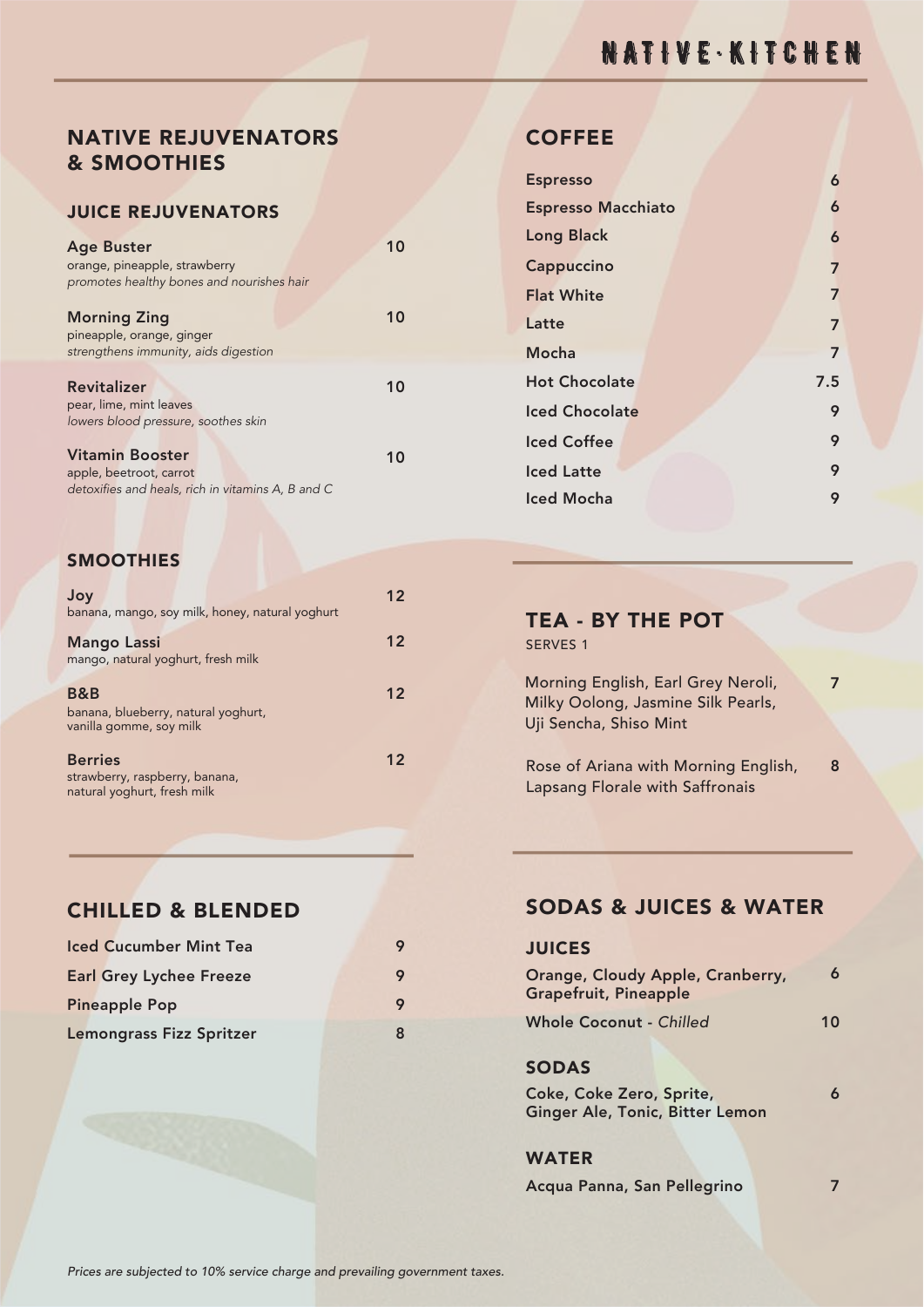### **COCKTAILS**

| <b>Singapore Sling</b><br>hendrick's gin, orange curacao,<br>cherry brandy, benedictine,<br>pineapple juice, lime juice  | 20 |
|--------------------------------------------------------------------------------------------------------------------------|----|
| Melon Colada<br>light rum, malibu, midori,<br>pineapple juice, vanilla ice cream                                         | 20 |
| Mai Tai<br>cruzan light rum, dark rum,<br>orange curacao, lime juice                                                     | 19 |
| Piña Colada<br>cruzan dark rum, malibu,<br>pineapple juice                                                               | 19 |
| <b>Classic Mojito</b><br>cruzan rum, mint leaves,<br>lime juice, brown sugar<br>flavours:<br>lime, lychee, passion fruit | 20 |
| <b>Wildberry Sparkling Mojito</b><br>cruzan light rum, fresh lime,<br>fresh berries, mint leaves                         | 20 |

#### MOCKTAILS

| <b>Virgin Margarita</b>                                                                                                                    | 11 |
|--------------------------------------------------------------------------------------------------------------------------------------------|----|
| <b>Citrus Iced Tea</b><br>fresh-fruit infused earl grey tea                                                                                | 9  |
| <b>Crack of Dawn</b><br>maple & cinnamon syrup, earl grey tea                                                                              | 10 |
| <b>Pick Me Up</b><br>watermelon juice, peach purée,<br>passion fruit purée, apple juice, ginger syrup                                      | 10 |
| Nojito<br>a virgin twist which stays true to the<br>ultra-elegant mojito - mint, brown sugar,<br>flavours of fresh purées topped with soda | 10 |
| flavours:<br>classic lime, blood orange, lychee, passion fruit                                                                             |    |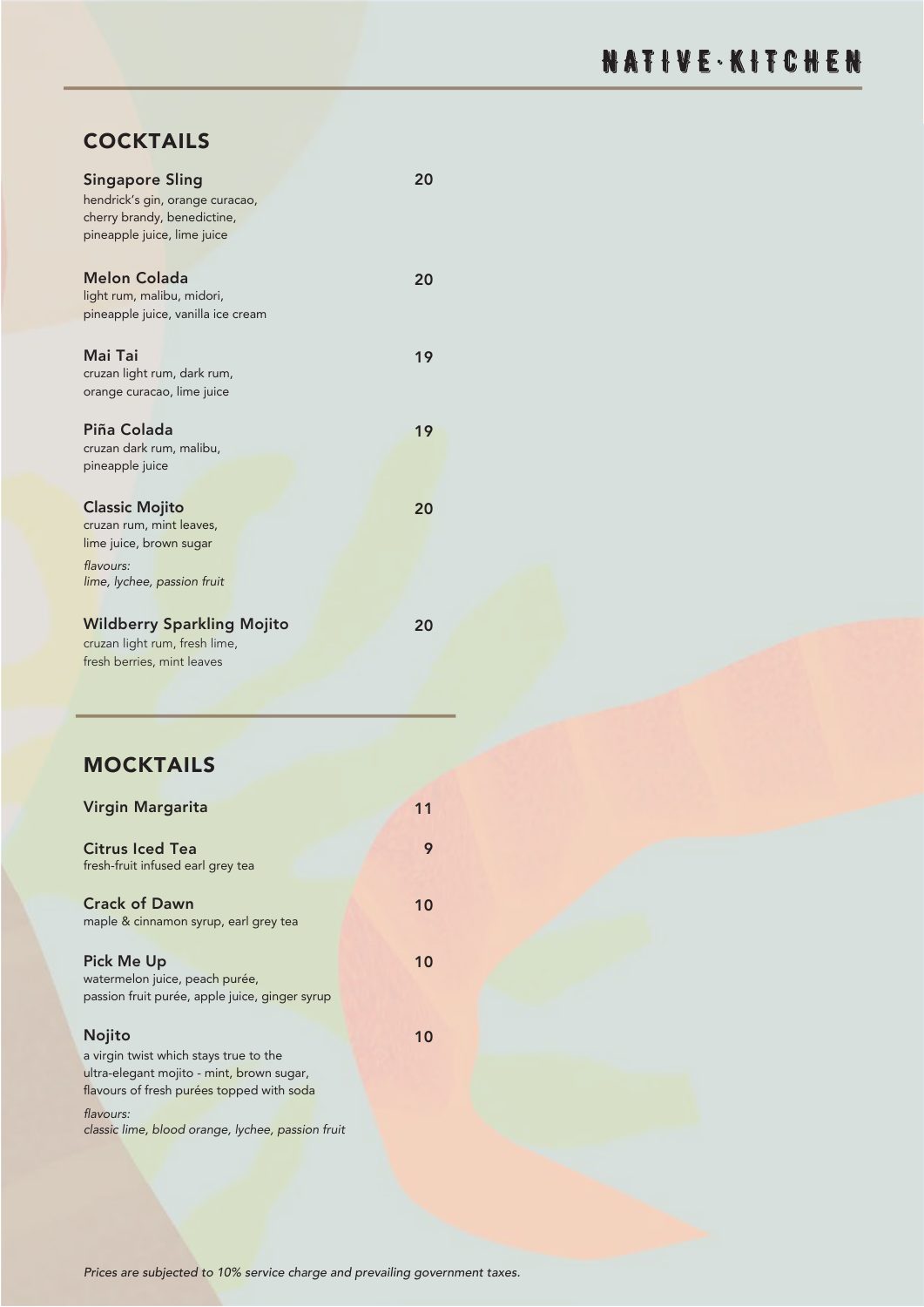MARGARITA

| <b>Classic Lime</b><br>sauza tequila, triple sec,<br>fresh limes, fresh lime juice | 16 |
|------------------------------------------------------------------------------------|----|
| <b>Strawberry</b><br>sauza tequila, fresh strawberries,<br>pineapple juice         | 18 |
| Pomegranate<br>sauza tequila, campari,<br>pomegranate syrup, fresh lime juice      | 18 |
| <b>Mexican Seabreeze</b><br>sauza tequila, cranberry juice,<br>grapefruit juice    | 18 |

#### **BELLINI**

| <b>Raspberry</b><br>prosecco sparkling wine with<br>raspberry liqueur             | 20 |
|-----------------------------------------------------------------------------------|----|
| <b>Classic Peach</b><br>prosecco sparkling wine<br>with fresh peach               | 20 |
| <b>Tropical Lychee</b><br>prosecco sparkling wine                                 | 20 |
| with lychee liqueur, fresh lychee<br><b>Mimosa</b><br>sparkling with orange juice | 20 |

# SANGRIA

white wine, tropical fruit chunks and juices Tropical Sangria 18 18 48

red wine, apples, oranges, brandy, orange liquer Classic Red Sangria

#### BEER & CIDER

|                                                  | <b>Bottle</b> | Half<br>Pint | Full<br>Pint |
|--------------------------------------------------|---------------|--------------|--------------|
| <b>Asahi Dry</b>                                 |               | 14           | 17           |
| <b>Kronenbourg Blanc Draught</b>                 |               | 15           | 18           |
| Corona-Bottle                                    | 14            |              |              |
| Asahi Black- Bottle                              | 16            |              |              |
| <b>Kopparberg Cider</b>                          | 12            |              |              |
| elderflower & lime / pear /<br>strawberry & lime |               |              |              |

#### SPIRITS

| <b>VODKA</b>              | Glass | <b>Bottle</b> |
|---------------------------|-------|---------------|
| <b>Smirnoff Red</b>       | 13    | 180           |
| <b>Belvedere</b>          | 14    | 200           |
| <b>Ketel One</b>          | 15    | 220           |
|                           |       |               |
| <b>GIN</b>                |       |               |
| Gordon's                  | 13    | 180           |
| <b>Tanqueray No. 10</b>   | 16    | 240           |
| <b>Hendricks</b>          | 17    | 260           |
|                           |       |               |
| <b>RUM</b>                |       |               |
| <b>Cruzan Light</b>       | 13    | 180           |
| <b>Cruzan Dark</b>        | 13    | 180           |
| <b>Bacardi Superior</b>   | 14    | 200           |
|                           |       |               |
| <b>TEQUILA</b>            |       |               |
| <b>Sauza Gold</b>         | 13    | 180           |
| <b>Patron Silver</b>      | 17    | 260           |
| Patron XO Café            | 17    | 260           |
|                           |       |               |
| <b>BOURBON</b>            |       |               |
| <b>Jim Beam White</b>     | 13    | 180           |
| <b>Jack Daniel's</b>      | 15    | 220           |
| <b>Maker's Mark</b>       | 16    | 240           |
|                           |       |               |
| <b>WHISKEY</b>            |       |               |
| Johnnie Walker Black      | 13    | 180           |
| <b>Monkey Shoulder</b>    | 14    | 220           |
| <b>Auchentoshan 12yrs</b> | 15    | 220           |
| <b>Macallan 12yrs</b>     | 16    | 240           |

*Prices are subjected to 10% service charge and prevailing government taxes.*

Glass Jug

18 48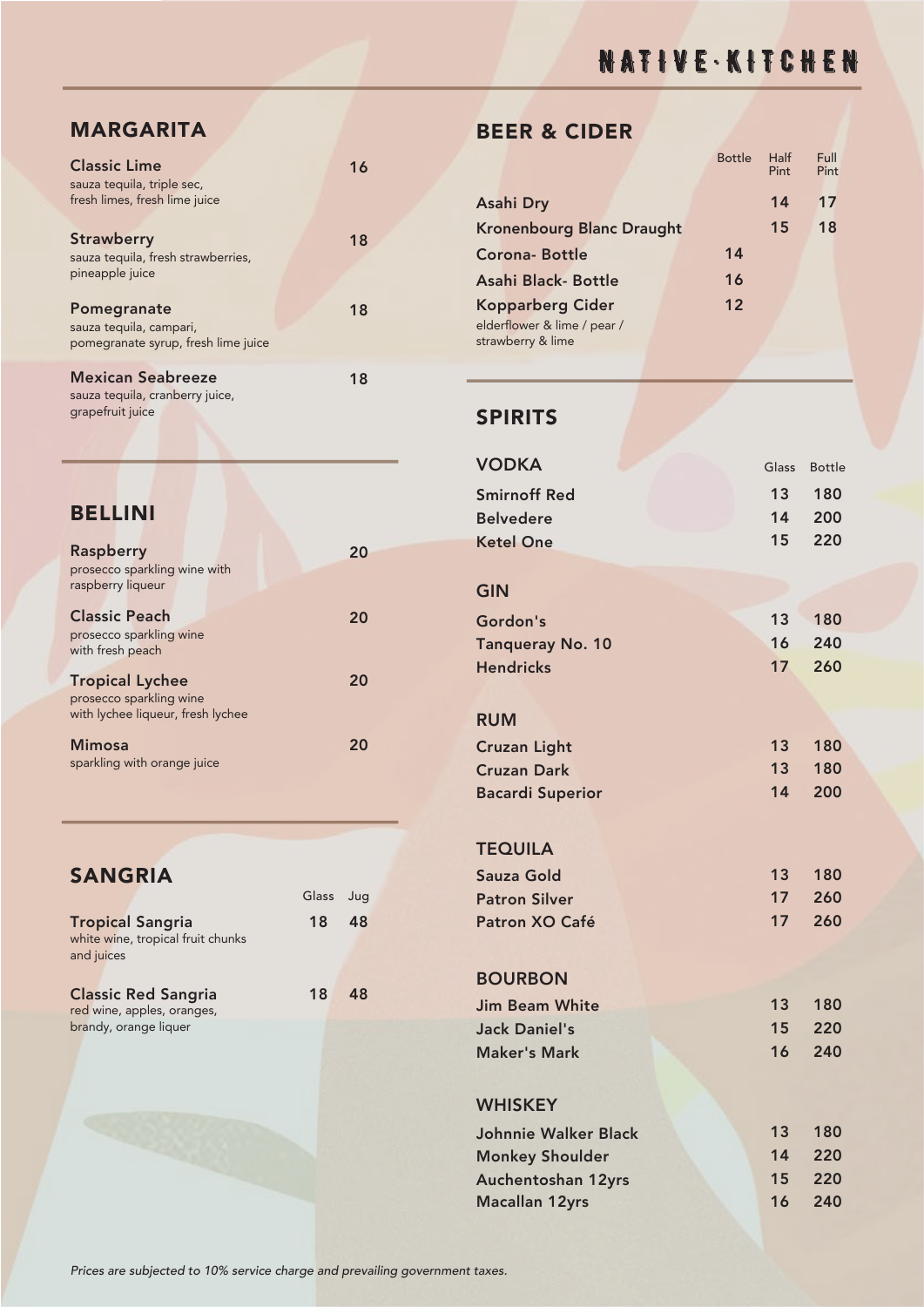| <b>CHAMPAGNE / SPARKLING</b>                                                                                                      | Glass | Bottle |
|-----------------------------------------------------------------------------------------------------------------------------------|-------|--------|
| Guerrieri Rizzardi, Prosecco<br>organic · glera<br>Italy, Veneto                                                                  | 13    | 65     |
| <b>Cava Torello "BCN" Special Edition Brut Reserva</b><br>organic & biodynamic • macabeo / parellada / xarel-lo<br>Spain, Penedès |       | 80     |
| Joseph Perrier, Cuvee Royale Brut Champagne (375ml)<br>pinot noir / pinot meunier / chardonnay<br>France, Champagne               |       | 75.    |

#### SPARKLING ROSE

| SPARKLING ROSE                                              | Glass | Bottle |
|-------------------------------------------------------------|-------|--------|
| Cullen, "Rose Moon"                                         | 13    | 84     |
| natural / organic & biodynamic • merlot / malbec / cabernet |       |        |
| Australia, Margaret River                                   |       |        |

#### **ROSE**

|                                                    | Glass | <b>Bottle</b> |  |
|----------------------------------------------------|-------|---------------|--|
| La Vieille Ferme                                   | 12    | 65            |  |
| organic & biodynamic • cinsault / grenache / syrah |       |               |  |
| France, Rhône Valley                               |       |               |  |
| <b>Can Rafols Dels Caus, "Petit Caus Rose"</b>     |       | 66            |  |
| organic • merlot / tempranillo,                    |       |               |  |
| Spain, Penedès                                     |       |               |  |

| <b>WHITE</b>                                                                                                         |       |               |
|----------------------------------------------------------------------------------------------------------------------|-------|---------------|
|                                                                                                                      | Glass | <b>Bottle</b> |
| <b>Barramundi</b><br>chardonnay / viognier<br>Australia, Victoria                                                    | 11    | 65            |
| L'Oustalet<br>organic & biodynamic · cinsault / grenache / syrah<br>France, Rhône Valley                             | 13    | 66            |
| <b>Walnut Block, "Collectables"</b><br>organic • sauvignon blanc<br>NZ, Marlborough                                  | 15    | 68            |
| Frankland, "Isolation Ridge"<br>organic • riesling<br>Australia                                                      | 17    | 75            |
| Walnut Block, "Nutcracker"<br>organic · chardonnay<br>NZ, Marlborough                                                | 19    | 78            |
| Can Rafols Dels Caus, "Petit Caus Blanco"<br>organic • xarel·lo, macabeo, chardonnay, chenin blanc<br>Spain, Penedès |       | 66            |
| <b>Marques de Caceres</b><br>organic & biodynamic • verdejo<br>Spain, Reuda                                          |       | 62            |

#### *Prices are subjected to 10% service charge and prevailing government taxes.*